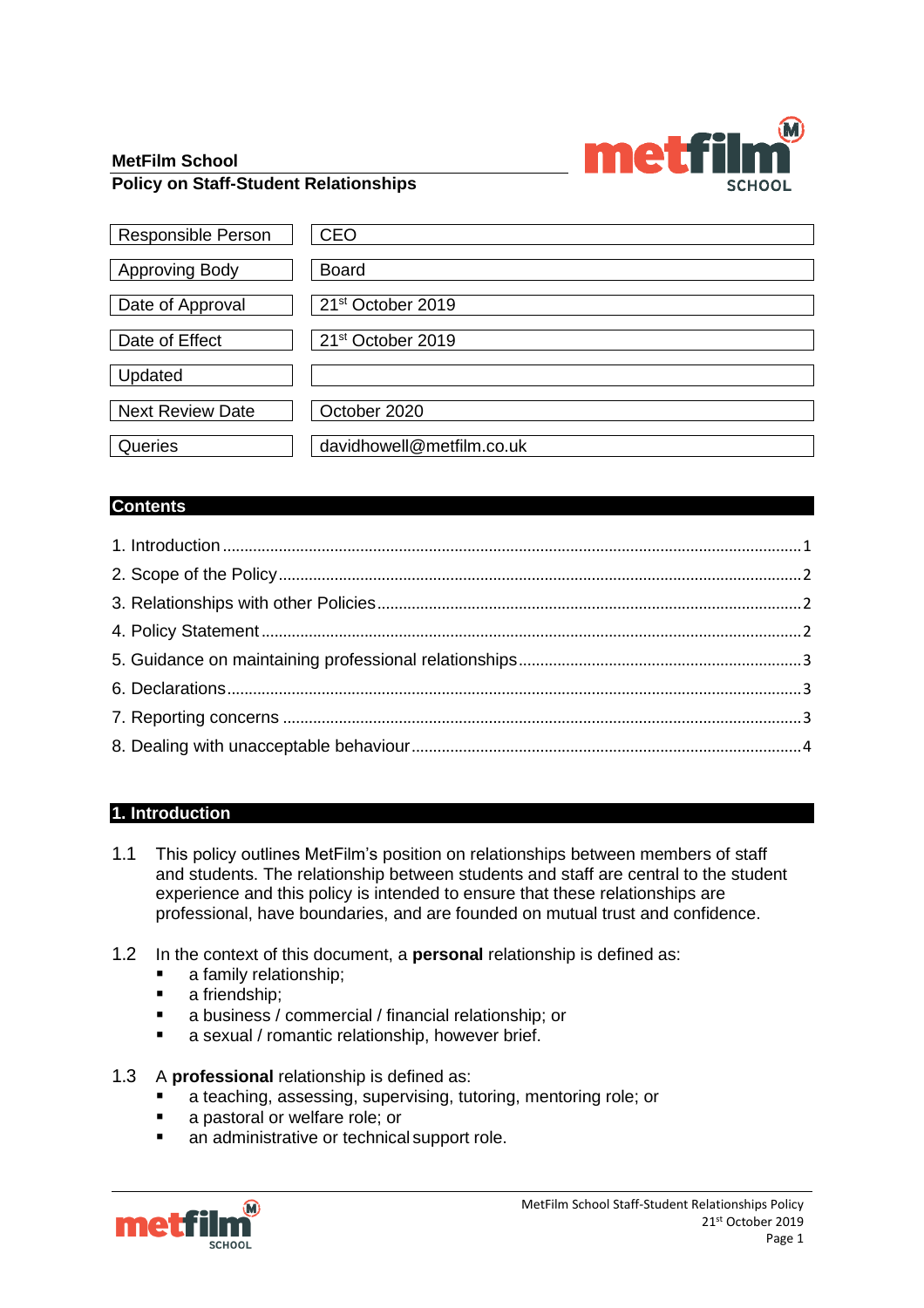1.4 The difference in power between a member of staff and a student makes any personal relationships potentially vulnerable to exploitation. They also generate real or perceived inequalities, not only involving the persons concerned, but also affecting other members of the School, whether students or staff.

## <span id="page-1-0"></span>**2. Scope of the Policy**

- 2.1 This policy applies to all staff members of MetFilm, including all tutors and teaching assistants, and other people contracted directly by the School.
- 2.2 The policy also applies to staff who are enrolled as students.

## <span id="page-1-1"></span>**3. Relationships with other Policies**

- 3.1 This policy is part of a suite of policies and guidelines that have been designed to protect staff and students and ensure all members of the School community can enjoy a positive environment in which to work and study. This policy should be read in conjunction with the following policies:
	- Staff Disciplinary Policy and Procedure
	- Safeguarding Policy
	- Declarations of Interest
	- Guidance on the use of social media

## <span id="page-1-2"></span>**4. Policy Statement**

- 4.1 The staff-student relationship should be one of trust and confidence in order that students can benefit from the learning experience offered by the School. It is also vital that students benefit from equality of treatment and so it is important that a personal relationship between a member of staff and a student does not in any way prejudice that equality, in reality or perception.
- 4.2 Members of MetFilm staff are strongly discouraged from entering into a personal relationship with any student and this policy covers all students regardless of their course. Although undergraduate students and postgraduate students (given the nature of the tutor / student relationship) are seen to be more vulnerable, all students are affected by the imbalance of power in any such relationship. It should be noted that any relationships with students under theage of eighteen is regarded as a disciplinary matter under the School's Safeguarding Policy. In particular, under the Sexual Offences Act 2000 it is an offence for a person over 18 to have a sexual relationship with a child under 18 where that person is in a position of trust in respect of that child, even if the relationship is consensual.
- 4.3 The School regards it as unprofessional for any staff member to actively seek to initiate a personal relationship or to pursue such a relationship with a student in any circumstance. It has a duty of care to its students to ensure that they can study in a safe environment and that their welfare is protected. The School may, therefore, take disciplinary action under the Staff Disciplinary Procedure where there is any behaviour by members of staff that undermines the professional staff student relationship such as texting, inappropriate communications, asking them to socialise etc. Such behaviour or that of a more serious nature such as asking for sexual favours or other forms of abuse, will lead to action.

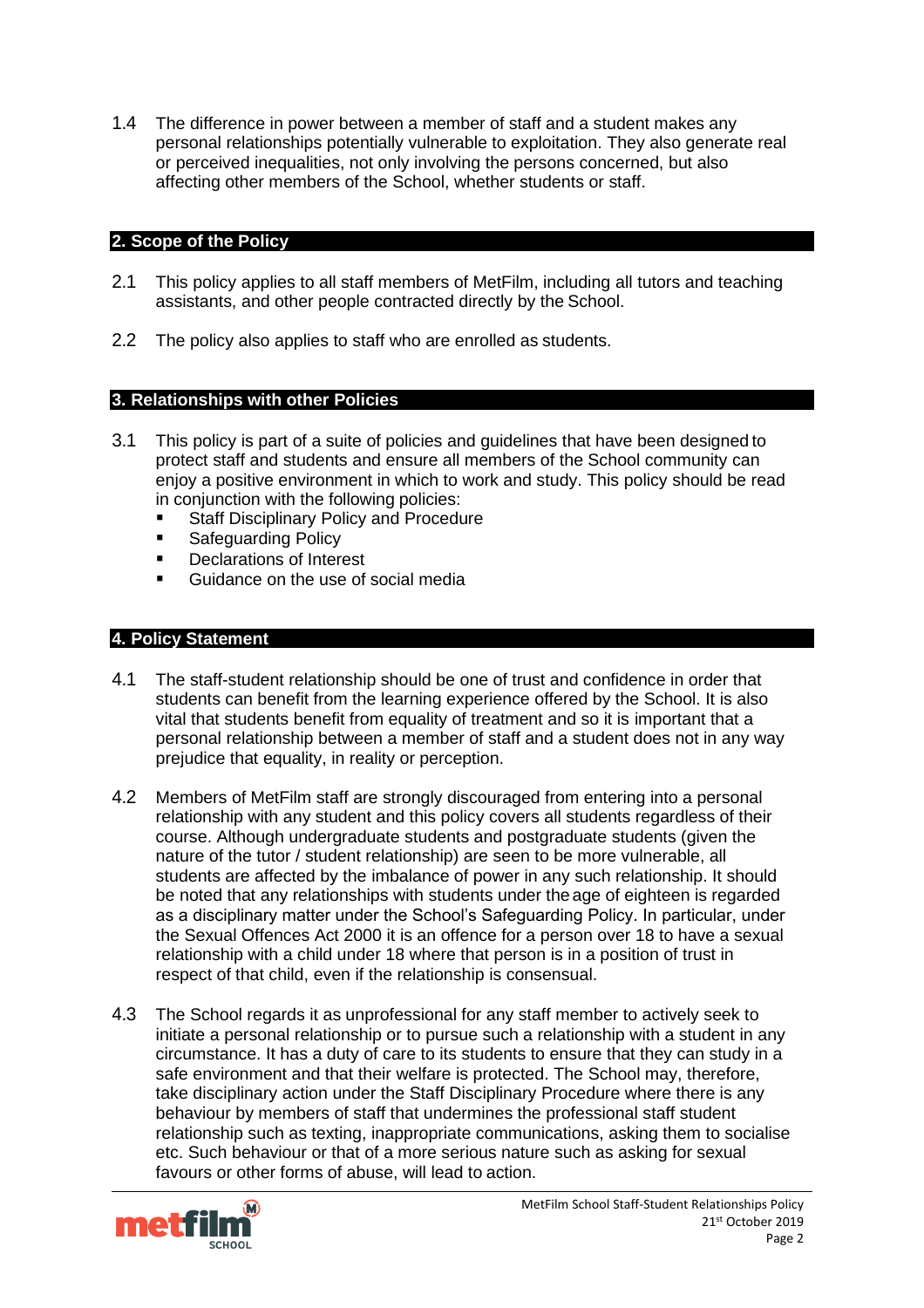4.4 MetFilm does, however, recognise that such relationships may nonetheless develop where it may not have been initiated by the staff member or may pre-exist. Where a member of staff has a professional role in relation to a student with whom they have a personal relationship, it is the responsibility of the member of staff to inform the HR Manager. The HR Manager along with the Safeguarding Team will review teaching, tutoring, assessment, administrative or any other arrangements to ensure the interests of the student are protected.

## <span id="page-2-0"></span>**5. Guidance on maintaining professional relationships**

- 5.1 Staff should aim to develop good professional relationships with students. Within this, certain boundaries are important to maintain to ensure that these relationships remain professional as follows:
	- Although staff should aim to develop a professional relationship they should not see themselves as friends;
	- Staff should maintain an appropriate boundary between work and home including not sharing personal information with them or socialising with them except on any appropriate School related functions;
	- Staff should only communicate with students through official School channels such as Quercus, School email or Moodle. They should not give out personal phone numbers or email addresses. They should also not use social media platforms for communication such as WhatsApp or request students to be a 'friend' on Facebook or respond to such requests from students – staff should refer to the guidance on the use of social media for further information about what is acceptable.

#### <span id="page-2-1"></span>**6. Declarations**

- 6.1 Staff must declare to the HR Manager where they have an existing personal relationship with a student. Where this exists, the Safeguarding Team should ensure that the member of staff does not teach or assess the student or otherwise have any professional responsibility for them. Such relationships should also be declared and it is important that the student is not advantaged by the relationship above their peers.
- 6.2 Where a personal relationship develops, it is the responsibility of the member of staff to inform the HR Manager promptly. Where a staff member has not declared it will be viewed as a disciplinary matter.
- 6.3 School Management who become aware of a relationship that has not been declared should initiate appropriate action in conjunction with HR.

#### <span id="page-2-2"></span>**7. Reporting concerns**

- 7.1 Students who are concerned about a relationship with a member of staff will be encouraged to use the Guidance on Dealing with Unacceptable Behaviourwhere applicable (see 8 below).
- 7.2 Staff who have concerns about the relationships of other member of staff should inform HR.